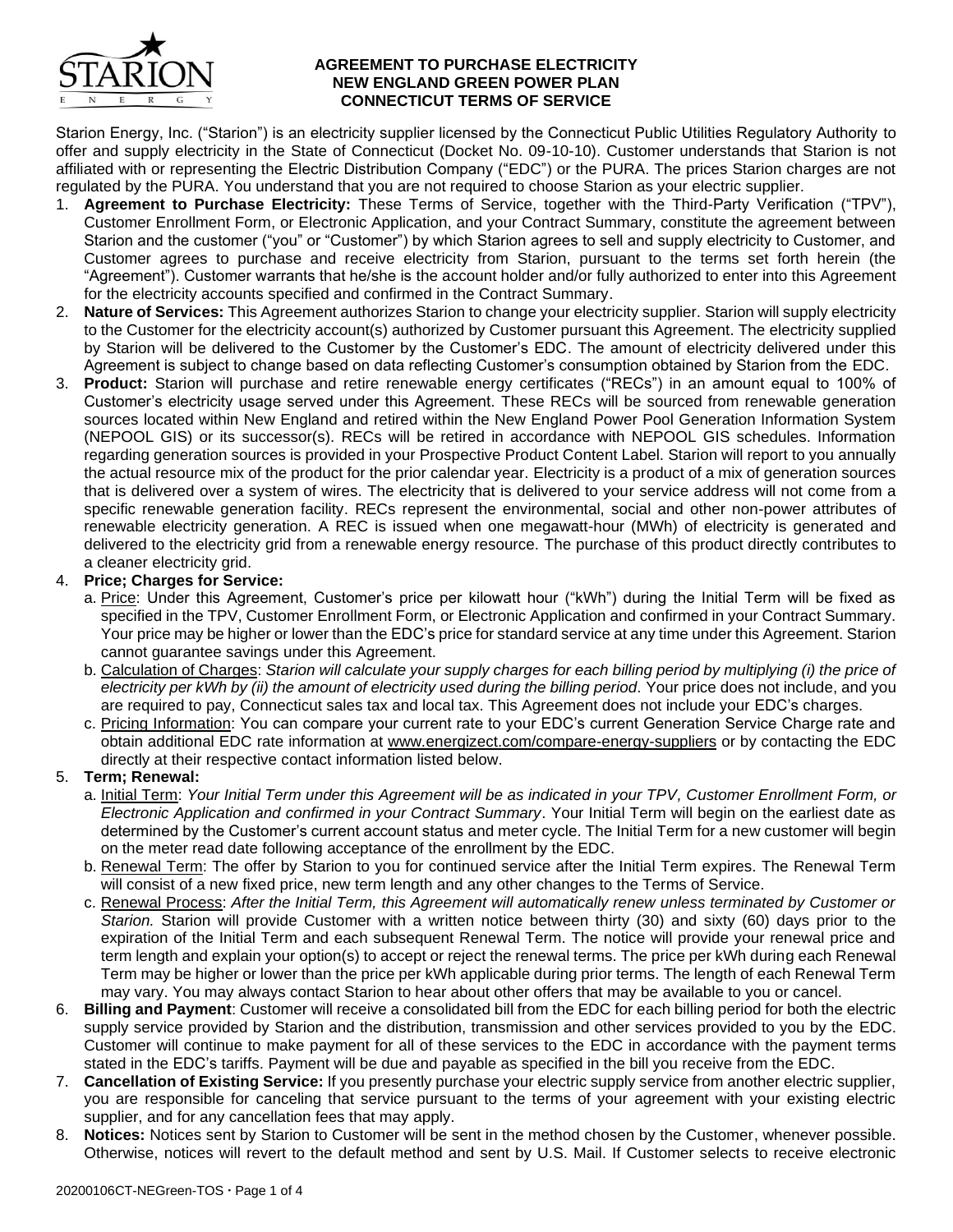communications from Starion, it is the Customer's responsibility to ensure that the email address provided is current and notify Starion of any changes. If you provide Starion with your email address, you consent to receive communications from Starion in electronic form.

9. **Rescission:** You may rescind this Agreement without penalty at any time prior to midnight of the third business day after your receipt of this Agreement by contacting Starion either by telephone at 1-800-600-3040, email at cancel@starionenergy.com or writing to Starion Energy, PO Box 845, Middlebury, CT 06762.

## 10. **Termination of Agreement:**

- a. Termination by Customer: Customer may terminate this Agreement at any time by contacting Starion using the contact information for Starion provided in this Agreement. An early termination fee may apply, as stated in your Contract Summary. An early termination fee will not be charged if termination is due to a change in address or is within the applicable rescission period. If you terminate this Agreement, you will be returned to the EDC's standard service unless you choose another electricity supplier. The effective termination date will be the next available date as determined by the EDC. If you terminate this Agreement by enrolling with a different electricity supplier or returning to the EDC's standard service, Starion will not be liable for any switching time delays and you will be obligated to make payment for services under this Agreement until termination with Starion is effective.
- b. Termination by Starion: Starion reserves the right to terminate this Agreement for any reason upon at least thirty (30) days' notice to the Customer.
- 11. **Customer Consent:** By entering into this Agreement, Customer consents to the use by Starion (including its subsidiaries and affiliates), or its authorized agents, of Regular Mail, telephone (which may include the use of predictive or autodialing equipment), email, text, facsimile, or other reasonable means to contact you to advise you about our services and products or other matters we believe may be of interest to you. Consent is provided until affirmatively revoked.
- 12. **Privacy Policy; Customer Information and Release Authorization:** By entering into this Agreement, you agree that your Utility may release to Starion, and Starion may obtain, information needed to provide service to you, including your address(es), account number(s) and other numbers required by your EDC to process an enrollment with Starion, billing and payment information and history, credit information, historical and future electricity usage and peak electricity demand, meter reading data including smart meter data, and characteristics of electricity service. Starion will not release or sell your personal information to any other party without your consent unless required to do so by law or if necessary to enforce the terms of this Agreement.
- 13. **Representations; Warranties:** Starion makes no representations or warranties other than those expressly set forth in this Agreement, and STARION EXPRESSLY DISCLAIMS ALL OTHER WARRANTIES, EXPRESS OR IMPLIED. Starion does not represent any guarantee of savings under this Agreement.
- 14. **Limitation of Liability:** Starion's liability in connection with this Agreement, including without limitation any alleged liability for Early Termination by Starion as explained above, shall not exceed the amount of your largest monthly invoice for electric generation service during the twelve (12) months immediately preceding termination of this Agreement. In no event shall either party be liable to the other for any indirect, special, consequential (including lost profits or revenue), incidental, indirect or punitive damages for claims arising under this Agreement.
- 15. **Assignment or Transfer of Contract: This Agreement shall extend to, and be binding upon Starion's and Customer's respective successors and permitted assigns; provided, however, that Customer may not assign this Agreement without Starion's prior written consent, and any purported assignment without such consent shall be void. Starion may assign its rights and obligations under this Agreement to an affiliate of Starion or to another competitive electricity supplier licensed to do business in Connecticut, in whole or in part. Starion will provide reasonable notice to Customer in writing prior to assigning this Agreement, as required by PURA. If Customer chooses not to continue this Agreement upon Assignment, Customer will be transferred to Standard Service provided by the EDC unless Customer chooses another electricity supplier.**
- 16. **Force Majeure:** Performance of any obligation required by this Agreement shall be suspended if compliance is prevented by an Act of God, strike, fire, war, civil disturbance, embargo, explosion, breakage or accident to machinery or lines of pipe; repairing or altering machinery or lines of pipe; freezing of wells or lines of pipe; by federal, state or local law, rule, order or regulation or by any other cause reasonably beyond the control of a party. Any party claiming such interference with the performance of its obligations hereunder shall provide notice to the other party, specifying the cause of interference. A party shall not be required by this paragraph to settle a labor dispute with its own employees on terms it deems unfavorable.

### 17. **Customer Service:**

- a. In the event of a dispute or disagreement involving Starion's services, you and Starion agree to use our best efforts to resolve the dispute. Most concerns can be resolved by calling our Customer Service Department at 1-800-600- 3040. You may also email *info@starionenergy.com* or write to Starion Energy, PO Box 845, Middlebury, CT 06762. Starion's Customer Service is available Monday through Friday from 9:00 a.m. to 5:00 p.m. Eastern Time. Starion will report the results of its investigation of your inquiry and provide a written report upon request.
- b. If you remain unsatisfied with our attempt to resolve the issue, you may ask for assistance or request information about your consumer rights from the PURA at 1-800-382-4586 or by mail at PURA Customer Service Unit, Ten Franklin Square, New Britain, CT 06051, or online at www.ct.gov/pura.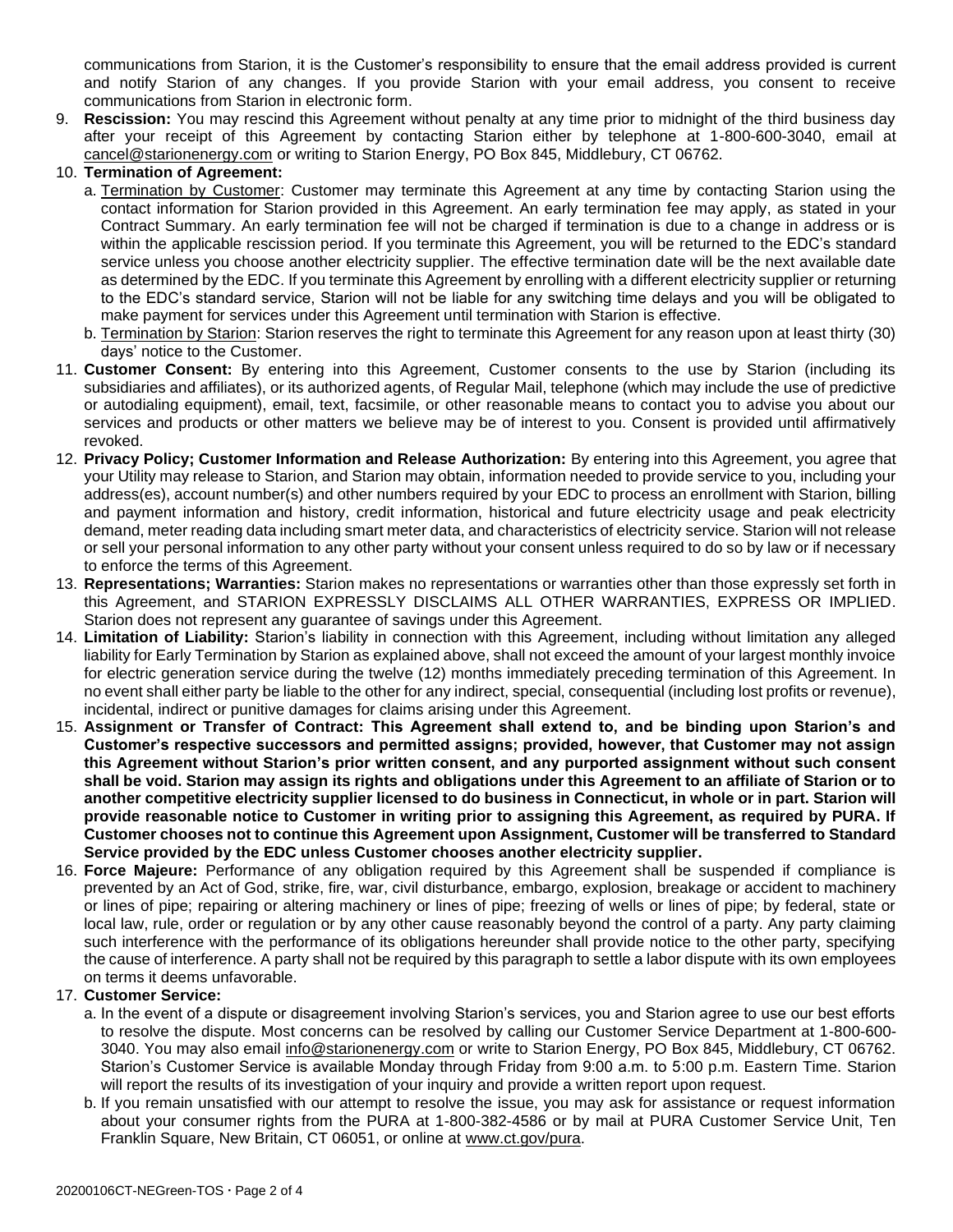## 18. **Claims Resolution:**

- a. In the event Starion is unable to resolve a complaint to your satisfaction, this section explains how claims can be resolved through arbitration or litigation. It includes an arbitration provision. You may reject the arbitration provision by sending us written notice within 45 days after your first energy bill with Starion as your supplier. See Your Right to Reject Arbitration below.
- b. For this section, you and Starion ("us" or "we") include any corporate parents, subsidiaries, affiliates or related persons or entities. Claim means any current or future claim, dispute or controversy relating to your account(s), this Agreement, or any agreement or relationship you have or had with us, except for the validity, enforceability or scope of the arbitration provision. Claim includes but is not limited to: (1) initial claims, counterclaims, cross-claims and thirdparty claims; (2) claims based upon contract, tort, fraud, statute, regulation, common law and equity; (3) claims by or against any third party using or providing any product, service or benefit in connection with any account; and (4) claims that arise from or relate to (a) any account created under any agreement with us or any rates charged on any such account, (b) advertisements, promotions or statements related to any rate plans, goods or services under any agreement with us, (c) benefits and services related to Customer's account with us (including rewards programs) and (d) your application for any account. You may not sell, assign or transfer a claim.
- c. Sending a Claim Notice: Before beginning arbitration or a lawsuit, you and we agree to send a written notice (a Claim Notice) to each party against whom a claim is asserted, in order to provide an opportunity to resolve the claim informally. Go to www.starionenergy.com and select your state of residence for a sample form of Claim Notice. The Claim Notice must describe the claim and state the specific relief demanded. Notice to you will be sent to your billing address. Notice to us must include your name, address and account number and be sent to Starion Energy, Attn: Compliance Dept., P.O. Box 845, Middlebury, CT 06762. If the claim proceeds to arbitration, the amount of any relief demanded in a Claim Notice will not be disclosed to the arbitrator until after the arbitrator rules.
- d. Arbitration: You or we may elect to resolve any claim by individual arbitration. Claims are decided by a neutral arbitrator. If arbitration is chosen by any party, neither you nor we will have the right to litigate that claim in court or have a jury trial on that claim. Further, you and we will not have the right to participate in a representative capacity or as a member of any class pertaining to any claim subject to arbitration. Arbitration procedures are generally simpler than the rules that apply in court, and discovery is more limited. The arbitrator's decisions are as enforceable as any court order and are subject to very limited review by a court. Except as set forth below, the arbitrator's decision will be final and binding. Other rights you or we would have in court may also not be available in arbitration. The scope of this arbitration provision will include all claims pertaining to this Agreement, including all claims that arose before this or any prior Agreement (including, but not limited to, claims related to advertising).
	- i. Initiating Arbitration: Before beginning arbitration, you or we must first send a Claim Notice. Claims will be referred to either JAMS or AAA, as selected by the party electing arbitration. Claims will be resolved pursuant to this Arbitration provision and the selected organization's rules in effect when the claim is filed, except where those rules conflict with this Agreement. If we choose the organization, you may select the other within 30 days after receiving notice of our selection. Contact JAMS or AAA to begin an arbitration or for other information. Claims also may be referred to another arbitration organization if you and we agree in writing or to an arbitrator appointed pursuant to section 5 of the Federal Arbitration Act, 9 U.S.C. sec. 1-16 ("FAA"). We will not elect arbitration for any claim you file in small claims court, so long as the claim is individual and pending only in that court. You or we may otherwise elect to arbitrate any claim at any time unless it has been filed in court and trial has begun or final judgment has been entered. Either you or we may delay enforcing or not exercise rights under this Arbitration provision, including the right to arbitrate a claim, without waiving the right to exercise or enforce those rights.
	- ii. Limitations on Arbitration: If either party elects to resolve a claim by arbitration, that claim will be arbitrated on an individual basis. There will be no right or authority for any claims to be arbitrated on a class action basis or on bases involving claims brought in a purported representative capacity on behalf of the general public, other Starion customers or other persons similarly situated. The arbitrator's authority is limited to claims between you and us alone. Claims may not be joined or consolidated unless you and we agree in writing. An arbitration award and any judgment confirming it will apply only to the specific case and cannot be used in any other case except to enforce the award. Notwithstanding any other provision and without waiving the right to appeal such decision, if any portion of these Limitations on Arbitration is deemed invalid or unenforceable, then the entire Arbitration provision (other than this sentence) will not apply.
	- iii. Arbitration Procedures: This Arbitration provision is governed by the FAA. The arbitrator will apply applicable substantive law, statutes of limitations and privileges. The arbitrator will not apply any federal or state rules of civil procedure or evidence in matters relating to evidence or discovery. Subject to the Limitations on Arbitration, the arbitrator may otherwise award any relief available in court. The arbitration will be confidential, but you may notify any government authority of your claim. If your claim is for \$5,000 or less, you may choose whether the arbitration will be conducted solely on the basis of documents, through a telephonic hearing, or by an in-person hearing. At any party's request, the arbitrator will provide a brief written explanation of the award. The arbitrator's award will be final and binding, except for any right of appeal provided by the FAA; however, any party will have 30 days to appeal the award by notifying the arbitration organization and all parties in writing. The organization will appoint a three-arbitrator panel to decide anew, by majority vote based on written submissions, any aspect of the decision